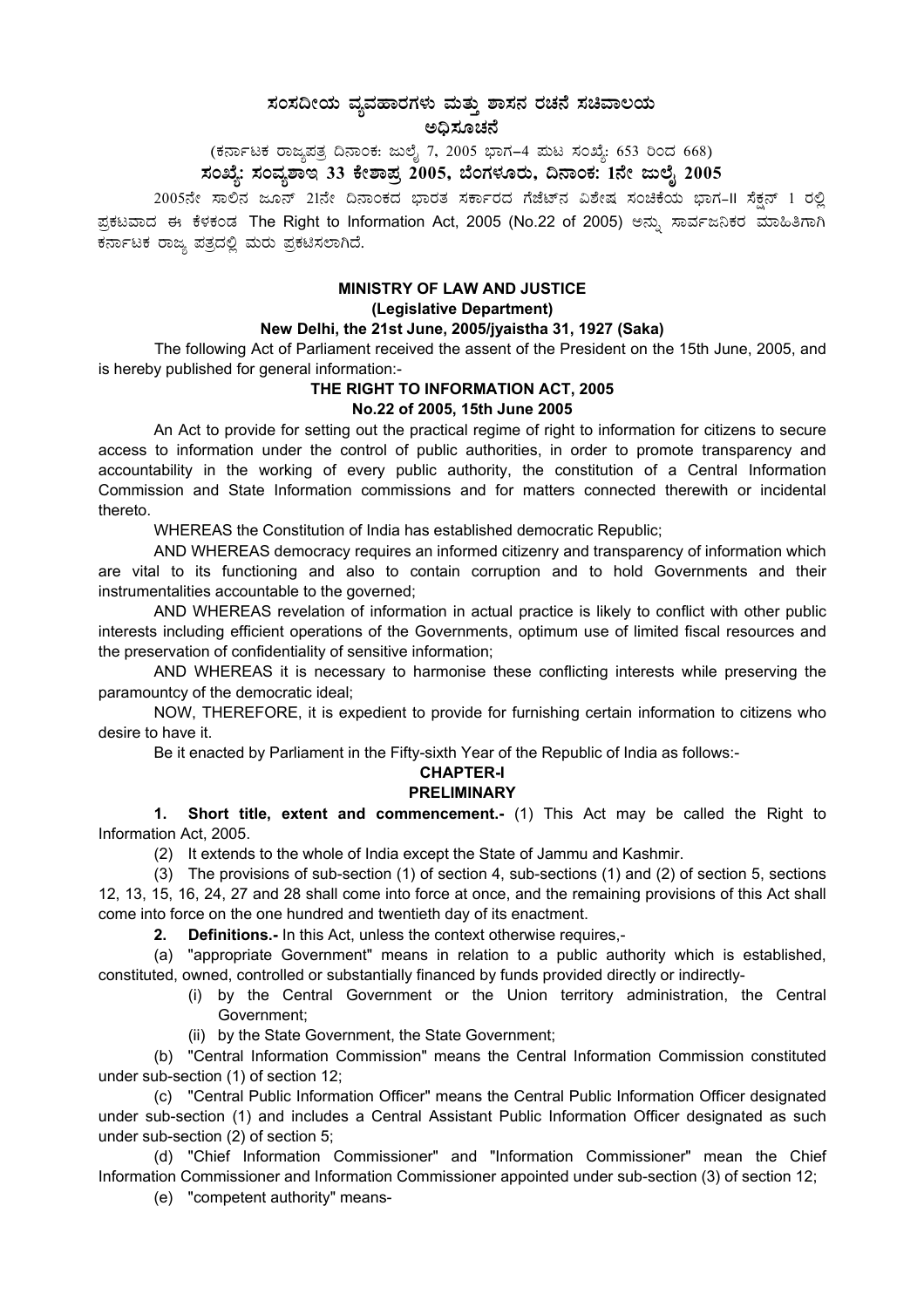- (i) the Speaker in the case of the House of the People or the Legislative Assembly of a State or a Union territory having such Assembly and the Chairman in the case of the Council of States or Legislative Council of a State;
- (ii) the Chief Justice of India in the case of the Supreme Court;
- (iii) the Chief Justice of the High Court in the case of a High Court;
- (iv) the President or the Governor, as the case may be, in the case of other authorities established or constituted by or under the Constitution;
- (v) the administrator appointed under article 239 of the Constitution;

(f) "information" means any material in any form, including records, documents, memos, emails, opinions, advices, press releases, circulars, orders, logbooks, contracts, reports, papers, samples, models, data material held in any electronic form and information relating to any private body which can be accessed by a public authority under any other law for the time being in force;

(g) "prescribed" means prescribed by rules made under this Act by the appropriate Government or the competent authority, as the case may be;

(h) "public authority" means any authority or body or institution of self-government established or constituted-

- (a) by or under the Constitution;
- (b) by any other law made by Parliament;
- (c) by any other law made by State Legislature;
- (d) by notification issued or order made by the appropriate Government,

and includes any-

- (i) body owned, controlled or substantially financed;
- (ii) non-Government organisation substantially financed, directly or indirectly by funds provided by the appropriate Government;
- (i) "record" includes-
	- (a) any document, manuscript and file;
	- (b) any microfilm, microfiche and facsimile copy of a document;
	- (c) any reproduction of image or images embodied in such microfilm (whether enlarged or not); and
	- (d) any other material produced by a computer or any other device;

(j) "right to information" means the right to information accessible under this Act which is held by or under the control of any public authority and includes the right to-

- (i) inspection of work, documents, records;
- (ii) taking notes, extracts or certified copies of documents or records;
- (iii) taking certified samples of material;
- (iv) obtaining information in the form of diskettes, floppies, tapes, video casettes or in any other electronic mode or through printouts where such information is stored in a computer or in any other device;

(k) "State Information Commission" means the State Information Commission constituted under sub-section (1) of section 15;

(l) "State Chief Information Commissioner" and "State Information Commissioner" mean the State Chief Information Commissioner and the State Information Commissioner appointed under subsection (3) of section 15;

(m) "State public Information Officer" means the State Public Information Officer designated under sub-section (1) and includes a State Assistant Public Information Officer designated as such under sub-section (2) of section 5;

(n) "third party" means a person other than the citizen making a request for information and includes a public authority.

#### **CHAPTER-II**

## **RIGHT TO INFORMATION AND OBLIGATIONS OF PUBLIC AUTHORITIES**

**3. Right to information.-** Subject to the provisions of this Act, all citizens shall have the right to information.

#### **4. Obligations of public authorities.-** (1) Every pulbic authority shall-

(a) maintain all its records duly catalogued and indexed in a manner and the form which facilitates the right to information under this Act and ensure that all records that are appropriate to be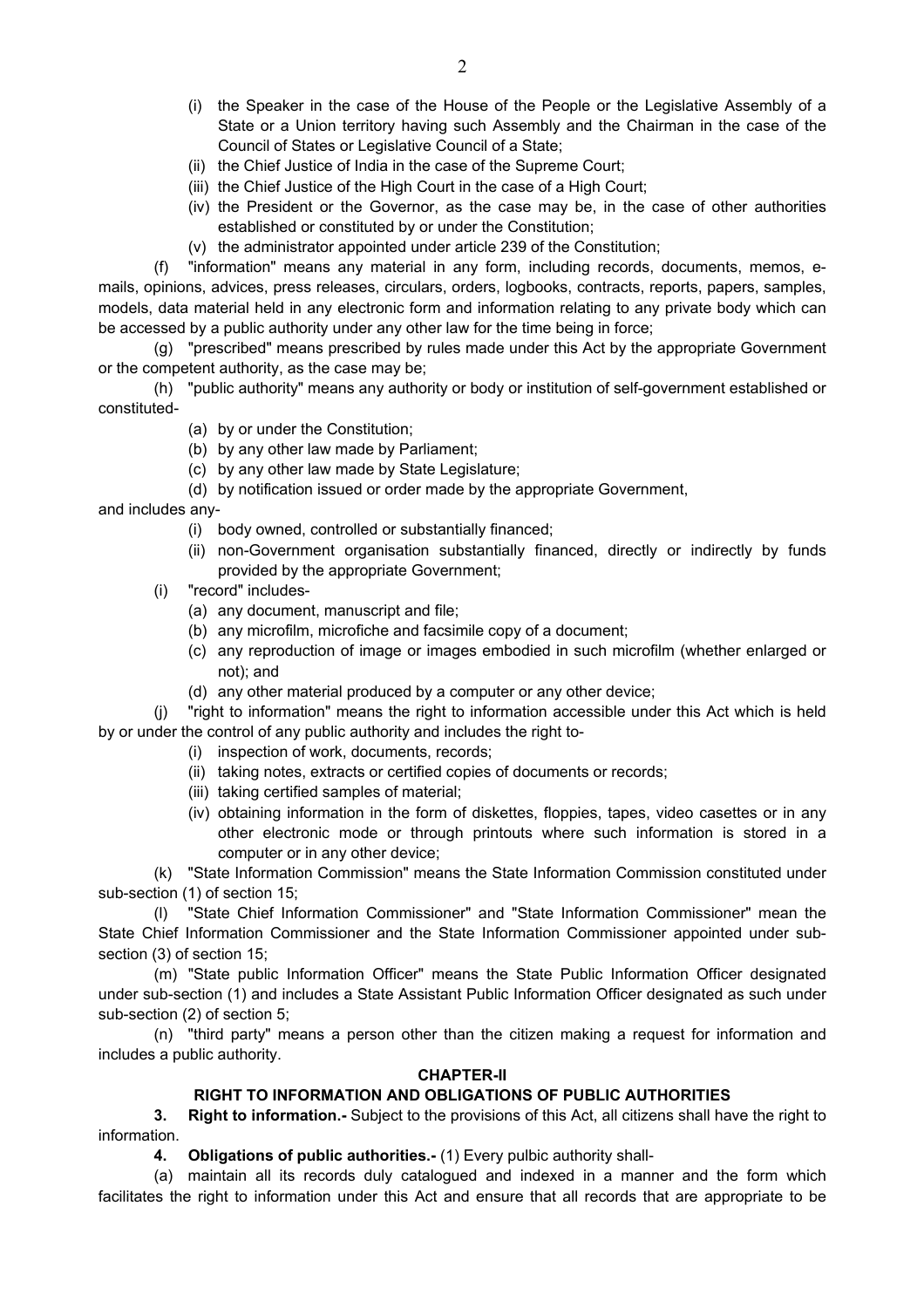computerised are, within a reasonable time and subject to availability of resources, computerised and connected through a network all over the country on different systems so that access to such records is facilitated;

- (b) publish within one hundred and twenty days from the enactment of this Act,-
	- (i) the particulars of its organisation, functions and duties;
	- (ii) the powers and duties of its officers and employees;
	- (iii) the procedure followed in the decision making process, including channels of supervision and accountability;
	- (iv) the norms set by it for the discharge of its functions;
	- (v) the rules, regulations, instructions, manuals and records, held by it or under its control or used by its employees for discharging its functions;
	- (vi) a statement of the categories of documents that are held by it or under its control;
	- (vii) the particulars of any arrangement that exists for consultation with, or representation by, the members of the public in relation to the formulation of its policy or implementation thereof;
	- (viii) a statement of the boards, councils, committees and other bodies consisting of two or more persons constituted as its part or for the purpose of its advice, and as to whether meetings of those boards, councils, committees and other bodies are open to the public, or the minutes of such meetings are accessible for public;
	- (ix) a directory of its officers and employees;
	- (x) the monthly remuneration received by each of its officers and employees, including the system of compensation as provided in its regulations;
	- (xi) the budget allocated to each of its agency, indicating the particulars of all plans, proposed expenditures and reports on disbursements made;
	- (xii) the manner of execution of subsidy programmes, including the amounts allocated and the details of beneficiaries of such programmes;
	- (xiii) particulars of recipients of concessions, permits or authorisations granted by it;
	- (xiv) details in respect of the information, available to or held by it, reduced in an electronic form;
	- (xv) the particulars of facilities available to citizens for obtaining information, including the working hours of a library or reading room, if maintained for public use;

(xvi) the names, designations and other particulars of the Public Information Officers;

(xvii) such other information as may be prescribed;

and thereafter update these publications every year;

(c) publish all relevant facts while formulating important policies or announcing the decisions which affect public;

(d) provide reasons for its administrative or quasi-judicial decisions to affected persons.

(2) It shall be a constant endeavour of every public authority to take steps in accordance with the requirements of clause (b) of sub-section (1) to provide as much information suo motu to the public at regular intervals through various means of communications, including internet, so that the public have minimum resort to the use of this Act to obtain information.

(3) For the purposes of sub-section (1), every information shall be disseminated widely and in such form and manner which is easily accessible to the public.

(4) All materials shall be disseminated taking into consideration the cost effectiveness, local language and the most effective method of communication in that local area and the information should be easily accessible, to the extent possible in electronic format with the Central Public Information Officer or State Public Information Officer, as the case may be, available free or at such cost of the medium or the print cost price as may be prescribed.

**Explanation.-** For the purposes of sub-sections (3) and (4), "disseminated" means making known or communicated the information to the public through notice boards, newspapers, public announcements, media broadcasts, the internet or any other means, including inspection of offices of any public authority.

**5. Designation of Public Information Officers.-** (1) Every public authority shall, within one hundred days of the enactment of this Act, designate as many officers as the Central Public Information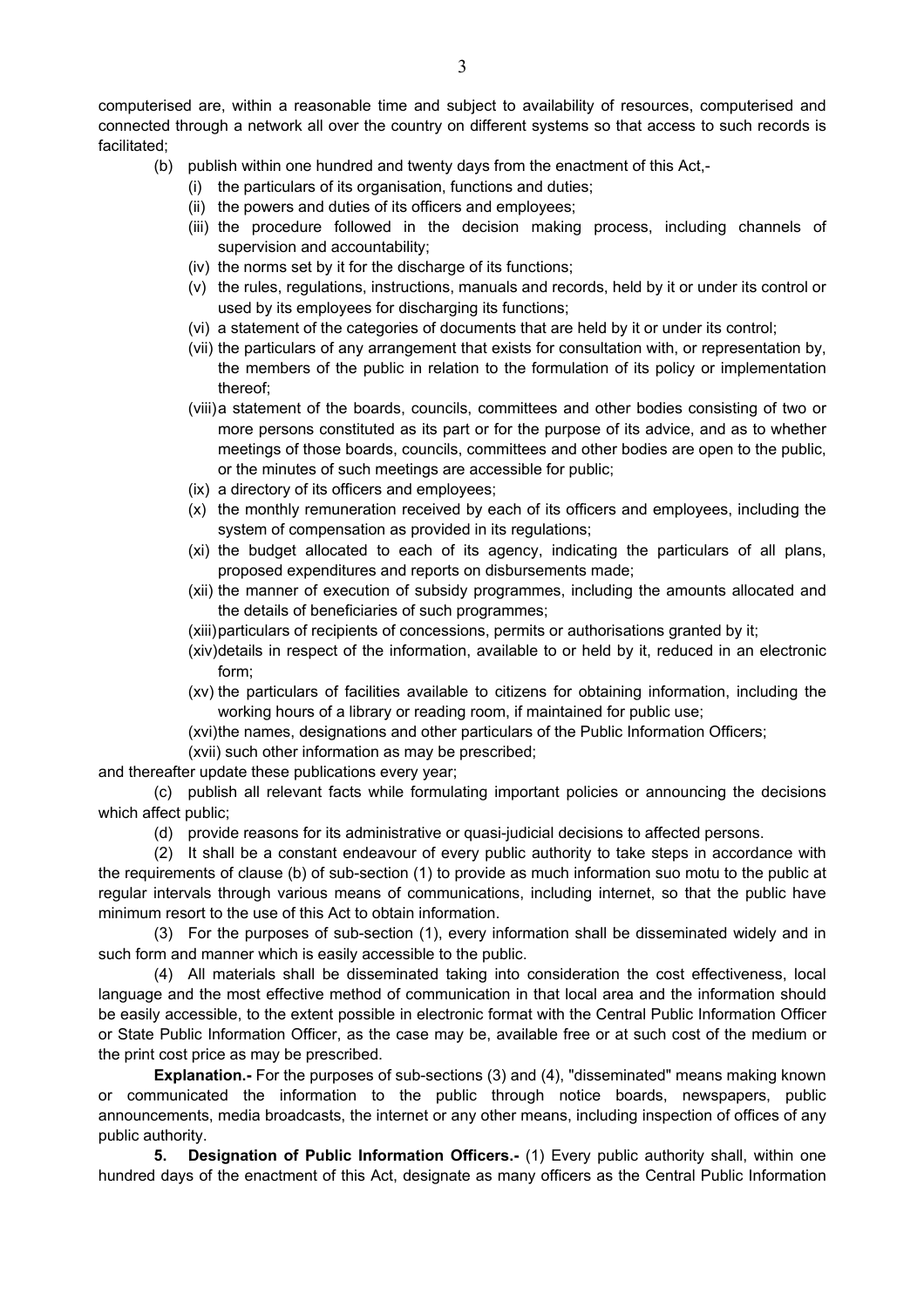officers or State Public Information Officers, as the case may be, in all administrative units or offices under it as may be necessary to provide information to persons requesting for the information under this Act.

(2) Without prejudice to the provisions of sub-section (1), every public authority shall designate an officer, within one hundred days of the enactment of this Act, at each sub-divisional level or other subdistrict level as a Central Assistant Public Information Officer or a State Assistant Public Information Officer, as the case may be, to receive the applications for information or appeals under this Act for forwarding the same forthwith to the Central Public Information Officer or the State Public Information Officer or senior officer specified under sub-section (1) of section 19 or the Central Information Commission or the State Information Commission, as the case may be:

Provided that where an application for information or appeal is given to a Central Assistant Public Information Officer or a State Assistant Public Information Officer, as the case may be, a period of five days shall be added in computing the period for response specified under sub-section (1) of section 7.

(3) Every Central Public Information Officer or State Public Information Officer, as the case may be, shall deal with requests from persons seeking information and render reasonable assistance to the persons seeking such information.

(4) The Central Public Information Officer or State Public Information Officer, as the case may be, may seek the assistance of any other officer as he or she considers it necessary for the proper discharge of his or her duties.

(5) Any officer, whose assistance has been sought under sub-section (4), shall render all assistance to the Central Public Information Officer or State Public Information Officer, as the case may be, seeking his or her assistance and for the purposes of any contravention of the provisions of this Act, such other officer shall be treated as a Central Public Information Officer or State Public Information Officer, as the case may be.

**6. Request for obtaining information.-** (1) A person, who desires to obtain any information under this Act, shall make a request in writing or through electronic means in English or Hindi or in the official language of the area in which the application is being made, accompanying such fee as may be prescribed, to-

- (a) the Central Public Information Officer State Public Information Officer, as the case may be, of the concerned public authority;
- (b) the Central Assistant Public Information Officer or State Assistant Public Information Officer, as the case may be,

specifying the particulars of the information sought by him or her:

Provided that where such request cannot be made in writing, the Central Public Information Officer or State Public Information Officer, as the case may be, shall render all reasonable assistance to the person making the request orally to reduce the same in writing.

(2) An applicant making request for information shall not be required to give any reason for requesting the information or any other personal details except those that may be necessary for contacting him.

- (3) Where an application is made to a public authority requesting for an information,-
	- (i) which is held by another public authority; or
	- (ii) the subject matter of which is more closely connected with the functions of another public authority,

the public authority, to which such application is made, shall transfer the application or such part of it as may be appropriate to that other public authority and inform the applicant immediately about such transfer:

Provided that the transfer of an application pursuant to this sub-section shall be made as soon as practicable but in no case later than five days from the date of receipt of the application.

**7. Disposal of request.-** (1) Subject to the proviso to sub-section (2) of section 5 or the proviso to sub-section (3) of section 6, the Central Public Information Officer or State Public Information Officer, as the case may be, on receipt of a request under section 6 shall, as expeditiously as possible, and in any case within thirty days of the receipt of the request, either provide the information on payment of such fee as may be prescribed or reject the request for any of the reasons specified in sections 8 and 9:

Provided that where the information sought for concerns the life or liberty of a person, the same shall be provided within forty-eight hours of the receipt of the request.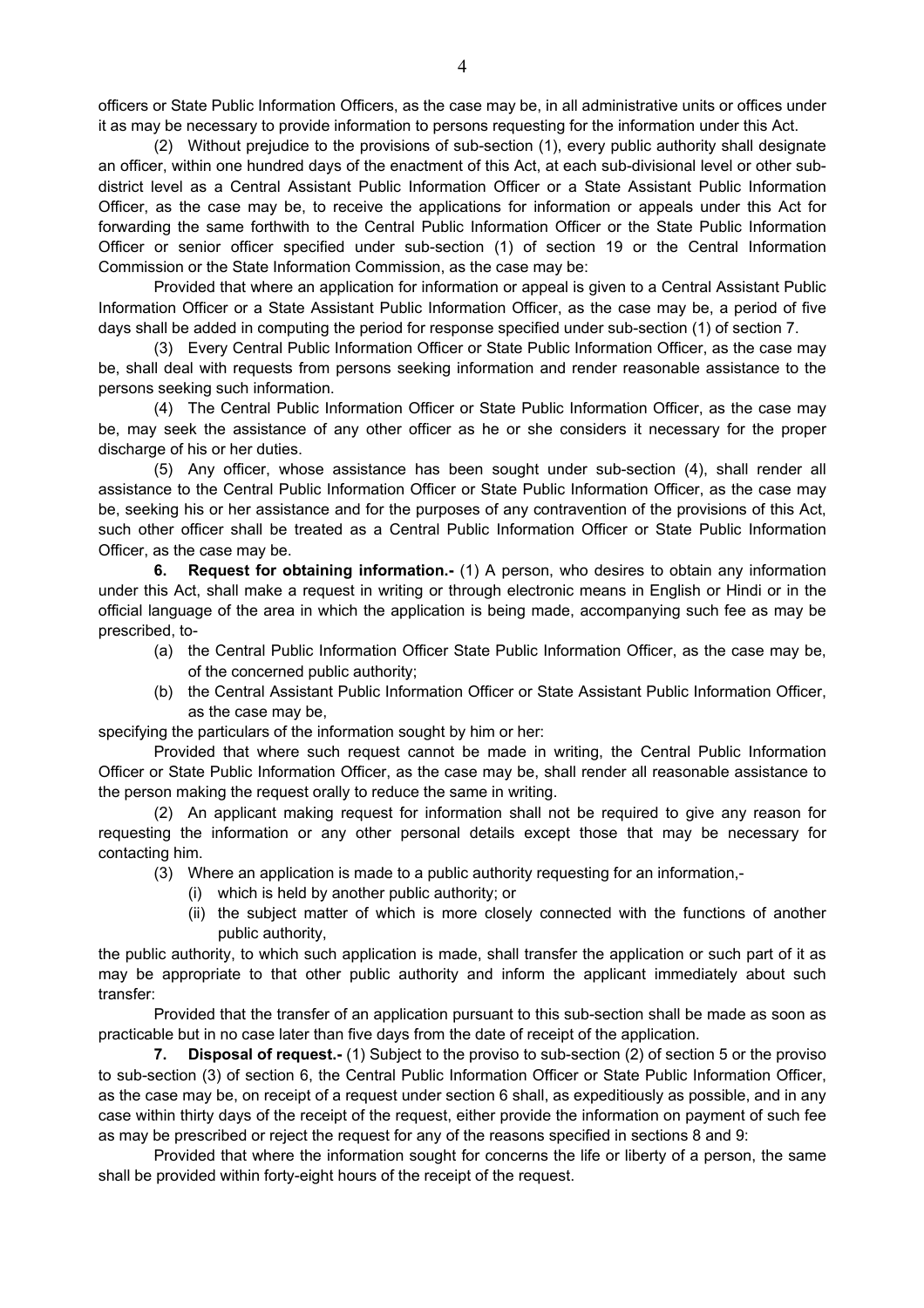(2) If the Central Public Information Officer or State Public Information Officer, as the case may be, fails to give decision on the request for information within the period specified under sub-section (1), the Central Public Information Officer or State Public Information Officer, as the case may be, shall be deemed to have refused the request.

(3) Where a decision is taken to provide the information on payment of any further fee representing the cost of providing the information, the Central Public Information Officer or State Public Information Officer, as the case may be, shall send an intimation to the person making the request, giving-

- (a) the details of further fees representing the cost of providing the information as determined by him, together with the calculations made to arrive at the amount in accordance with fee prescribed under sub-section (1), requesting him to deposit that fees, and the period intervening between the despatch of the said intimation and payment of fees shall be excluded for the purpose of calculating the period of thirty days referred to in that sub-section;
- (b) information concerning his or her right with respect to review the decision as to the amount of fees charged or the form of access provided, including the particulars of the appellate authority, time limit, process and any other forms.

(4) Where access to the record or a part thereof is required to be provided under this Act and the person to whom access is to be provided is sensorily disabled, the Central Public Information Officer or State Public Information Officer, as the case may be, shall provide assistance to enable access to the information, including providing such assistance as may be appropriate for the inspection.

(5) Where access to information is to be provided in the printed or in any electronic format, the applicant shall, subject to the provisions of sub-section (6), pay such fee as may be prescribed:

Provided that the fee prescribed under sub-section (1) of section 6 and sub-sections (1) and (5) of section 7 shall be reasonable and no such fee shall be charged from the persons who are of below poverty line as may be determined by the appropriate Government.

(6) Notwithstanding anything contained in sub-section (5), the person making request for the information shall be provided the information free of charge where a public authority fails to comply with the time limits specified in sub-section (1).

(7) Before taking any decision under sub-section (1), the Central Public Information Officer or State Public Information Officer, as the case may be, shall take into consideration the representation made by a third party under section 11.

(8) Where a request has been rejected under sub-section (1), the Central Public Information Officer or State Public Information Officer, as the case may be, shall communicate to the person making the request,-

- (i) the reasons for such rejection;
- (ii) the period within which an appeal against such rejection may be preferred; and
- (iii) the particulars of the appellate authority.

(9) An information shall ordinarily be provided in the form in which it is sought unless it would disproportionately divert the resources of the public authority or would be detrimental to the safety or preservation of the record in question.

**8. Exemption from disclosure of information.-** (1) Notwithstanding anything contained in this Act, there shall be no obligation to give any citizen,-

- (a) information, disclosure of which would prejudicially affect the sovereignty and integrity of India, the security, strategic, scientific or economic interests of the State, relation with foreign State or lead to incitement of an offence;
- (b) information which has been expressly forbidden to be published by any court of law or tribunal or the disclosure of which may constitute contempt of court;
- (c) Information, the disclosure of which would cause a breach of privilege of Parliament or the State Legislature:
- (d) information including commercial confidence, trade secrets or intellectual property, the disclosure of which would harm the competitive position of a third party, unless the competent authority is satisfied that larger public interest warrants the disclosure of such information;
- (e) information available to a person in his fiduciary relationship, unless the competent authority is satisfied that the larger public interest warrants the disclosure of such information;
- (f) information received in confidence from foreign Government;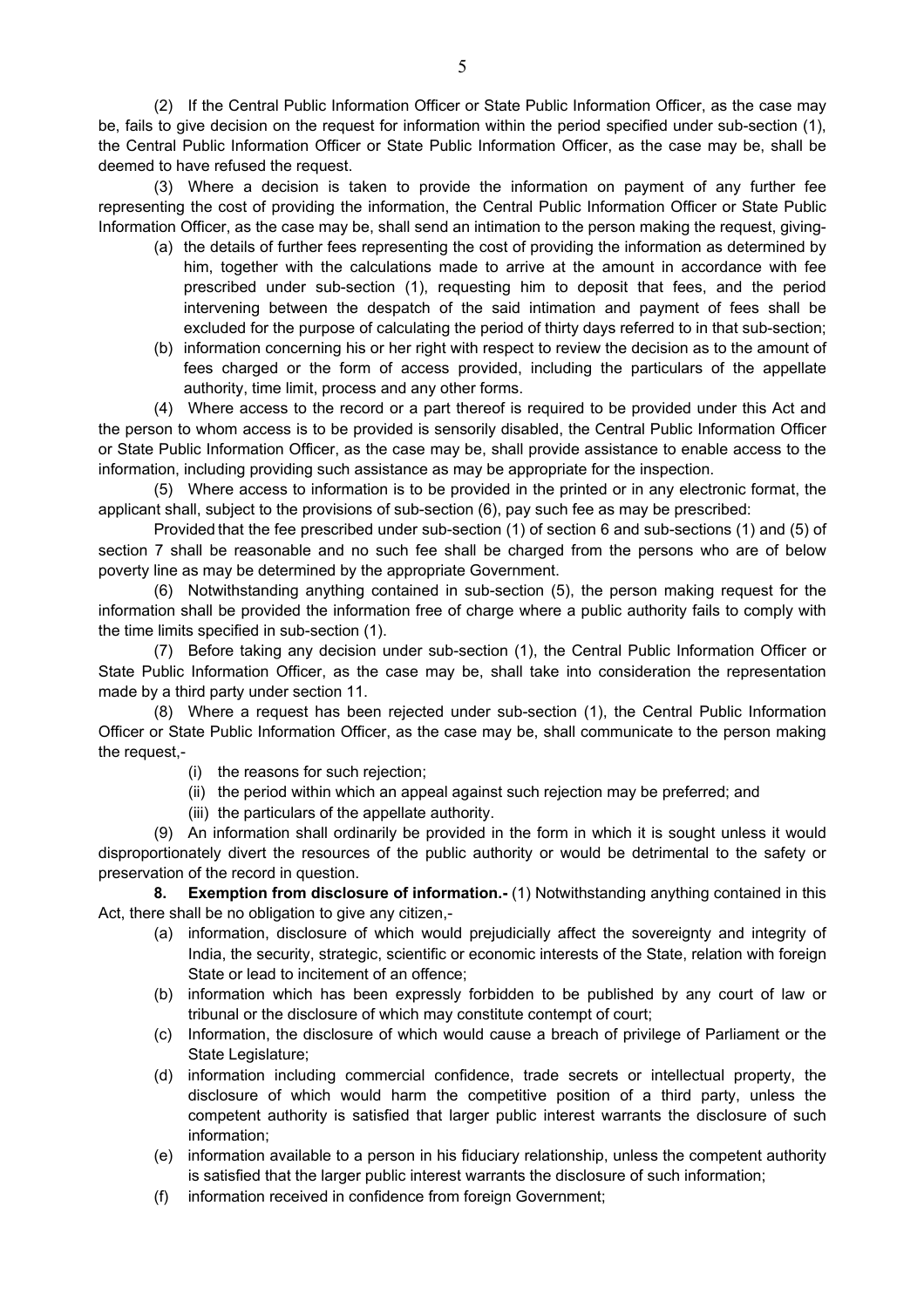- (g) information, the disclosure of which would endanger the life or physical safety of any person or identify the source of information or assistance given in confidence for law enforcement or security purposes;
- (h) information which would impede the process of investigation or apprehension or prosecution of offenders;
- (i) cabinet papers including records of deliberations of the Council of Ministers, Secretaries and other officers:

Provided that the decisions of Council of Ministers, the reasons thereof, and the material on the basis of which the decisions were taken shall be made public after the decision has been taken, and the matter is complete, or over:

Provided further that those matters which come under the exemptions specified in this section shall not be disclosed;

(j) information which relates to personal information the disclosure of which has no relationship to any public activity or interest, or which would cause unwarranted invasion of the privacy of the individual unless the Central Public Information Officer or the State Public Information Officer or the appellate authority, as the case may be, is satisfied that the larger public interest justifies the disclosure of such information:

Provided that the information which cannot be denied to the Parliament or a State Legislature shall not be denied to any person.

(2) Notwithstanding anything in the Official Secrets Act, 1923 (19 of 1923) nor any of the exemptions permissible in accordance with sub-section (1), a public authority may allow access to information, if public interest in disclosure outweighs the harm to the protected interests.

(3) Subject to the provisions of clauses (a), (c) and (i) of sub-section (1), any information relating to any occurrence, event or matter which has taken place, occurred or happened twenty years before the date on which any request is made under section 6 shall be provided to any person making a request under that section:

Provided that where any question arises as to the date from which the said period of twenty years has to be computed, the decision of the Central Government shall be final, subject to the usual appeals provided for in this Act.

**9. Grounds for rejection to access in certain cases.-** Without prejudice to the provisions of section 8, a Central Public Information Officer or a State Public Information Officer, as the case may be, may reject a request for information where such a request for providing access would involve an infringement of copyright subsisting in a person other than the State.

**10. Severability.-** (1) Where a request for access to information is rejected on the ground that it is in relation to information which is exempt from disclosure, then, notwithstanding anything contained in this Act, access may be provided to that part of the record which does not contain any information which is exempt from disclosure under this Act and which can reasonably be severed from any part that contains exempt information.

(2) Where access is granted to a part of the record under sub-section (1), the Central Public Information Officer or State Public Information Officer, as the case may be, shall give a notice to the applicant, informing-

- (a) that only part of the record requested, after severance of the record containing information which is exempt from disclosure, is being provided;
- (b) the reasons for the decision, including any findings on any material question of fact, referring to the material on which those findings were based;
- (c) the name and designation of the person giving the decision;
- (d) the details of the fees calculated by him or her and the amount of fee which the applicant is required to deposit; and
- (e) his or her rights with respect to review of the decision regarding non-disclosure of part of the information, the amount of fee charged or the form of access provided, including the particulars of the senior officer specified under sub-section (1) of section 19 or the Central Information Commission or the State Information Commission, as the case may be, time limit, process and any other form of access.

**11. Third party information.-** (1) Where a Central Public Information Officer or a State Public Information Officer, as the case may be, intends to disclose any information or record, or part thereof on a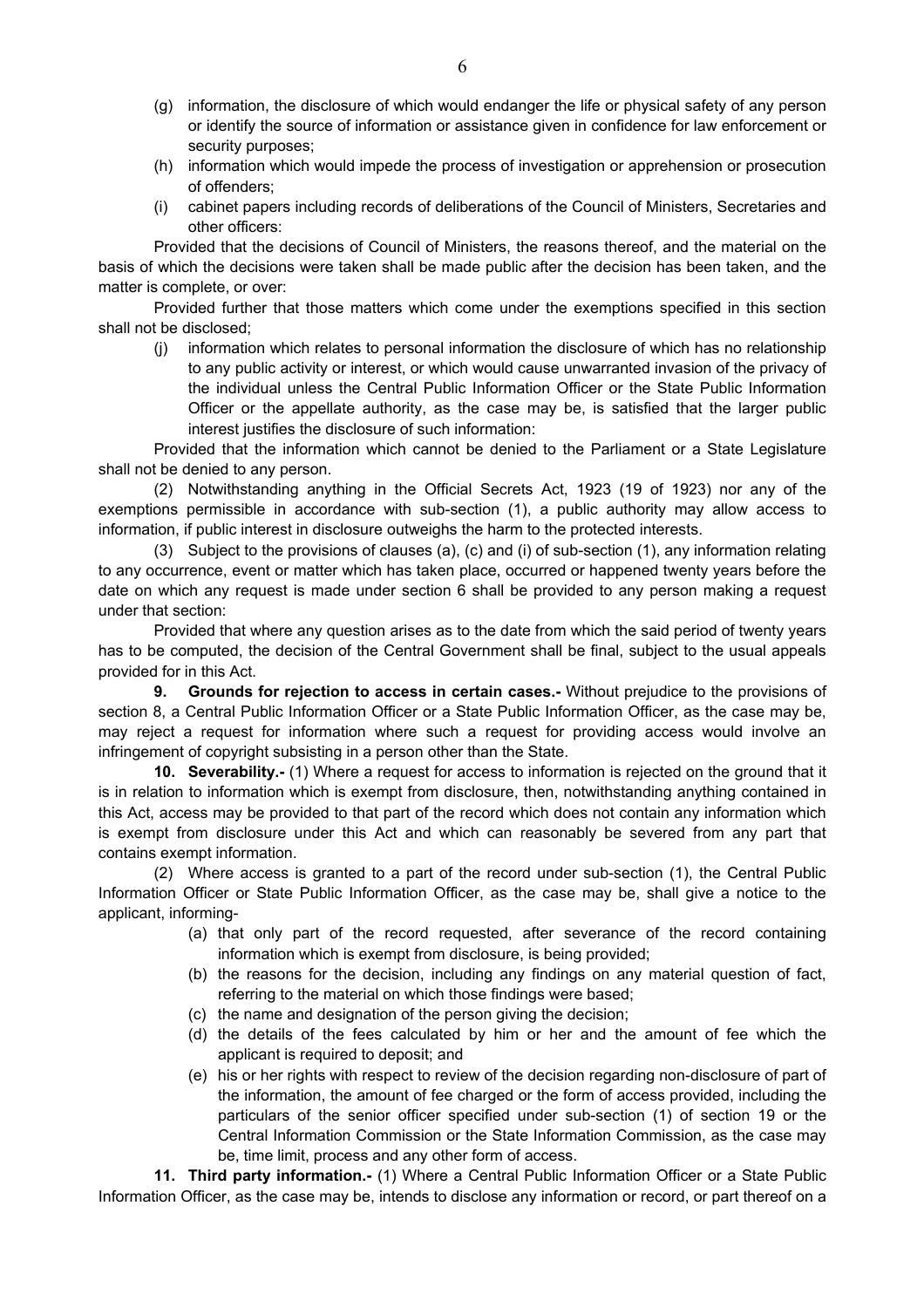request made under this Act, which relates to or has been supplied by a third party and has been treated as confidential by that third party, the Central Public Information Officer or State Public Information Officer, as the case may be, shall, within five days from the receipt of the request, give a written notice to such third party of the request and of the fact that the Central Public Information Officer or State Public Information Officer, as the case may be, intends to disclose the information or record, or part thereof, and invite the third party to make a submission in writing or orally, regarding whether the information should be disclosed, and such submission of the third party shall be kept in view while taking a decision about disclosure of information:

Provided that except in the case of trade or commercial secrets protected by law, disclosure may be allowed if the public interest in disclosure outweighs in importance any possible harm or injury to the interests of such third party.

(2) Where a notice is served by the Central Public Information Officer or State Public Information Officer, as the case may be, under sub-section (1) to a third party in respect of any information or record or part thereof, the third party shall, within ten days from the date of receipt of such notice, be given the opportunity to make representation against the proposed disclosure.

(3) Notwithstanding anything contained in section 7, the Central Public Information Officer or State Public Information Officer, as the case may be, shall, within forty days after receipt of the request under section 6, if the third party has been given an opportunity to make representation under sub-section (2), make a decision as to whether or not to disclose the information or record or part thereof and give in writing the notice of his decision to the third party.

(4) A notice given under sub-section (3) shall include a statement that the third party to whom the notice is given is entitled to prefer an appeal under section 19 against the decision.

#### **CHAPTER-III**

#### **THE CENTRAL INFORMATION COMMISSION**

**12. Constitution of Central Information Commission.-** (1) The Central Government shall, by notification in the Official Gazette, constitute a body to be known as the Central Information Commission to exercise the powers conferred on, and to perform the functions assigned to, it under this Act.

- (2) The Central Information Commission shall consist of-
	- (a) the Chief Information Commissioner; and
	- (b) such number of Central Information Commissioners, not exceeding ten, as may be deemed necessary.

(3) The Chief Information Commissioner and Information Commissioners shall be appointed by the President on the recommendation of a committee consisting of-

- (i) the Prime Minister, who shall be the Chairperson of the committee;
- (ii) the Leader of Opposition in the Lok Sabha; and
- (iii) a Union Cabinet Minister to be nominated by the Prime Minister.

**Explanation.-** For the purposes of removal of doubts, it is hereby declared that where the Leader of Opposition in the House of the People has not been recognised as such, the Leader of the single largest group in opposition of the Government in the House of the People shall be deemed to be the Leader of Opposition.

(4) The general superintendence, direction and management of the affairs of the Central Information Commission shall vest in the Chief Information Commissioner who shall be assisted by the Information Commissioners and may exercise all such Powers and do all such acts and things which may be exercised or done by the Central Information Commission autonomously without being subjected to directions by any other authority under this Act.

(5) The Chief Information Commissioner and Information Commissioners shall be persons of eminence in public life with wide knowledge and experience in law, science and technology, social service, management, journalism, mass media or administration and governance.

(6) The Chief Information Commissioner or an Information Commissioner shall not be a Member of Parliament or Member of the Legislature of any State or Union territory, as the case may be, or hold any other office of profit or connected with any political party or carrying on any business or pursuing any profession.

(7) The headquarters of the Central Information Commission shall be at Delhi and the Central Information Commission may, with the previous approval of the Central Government, establish offices at other places in India.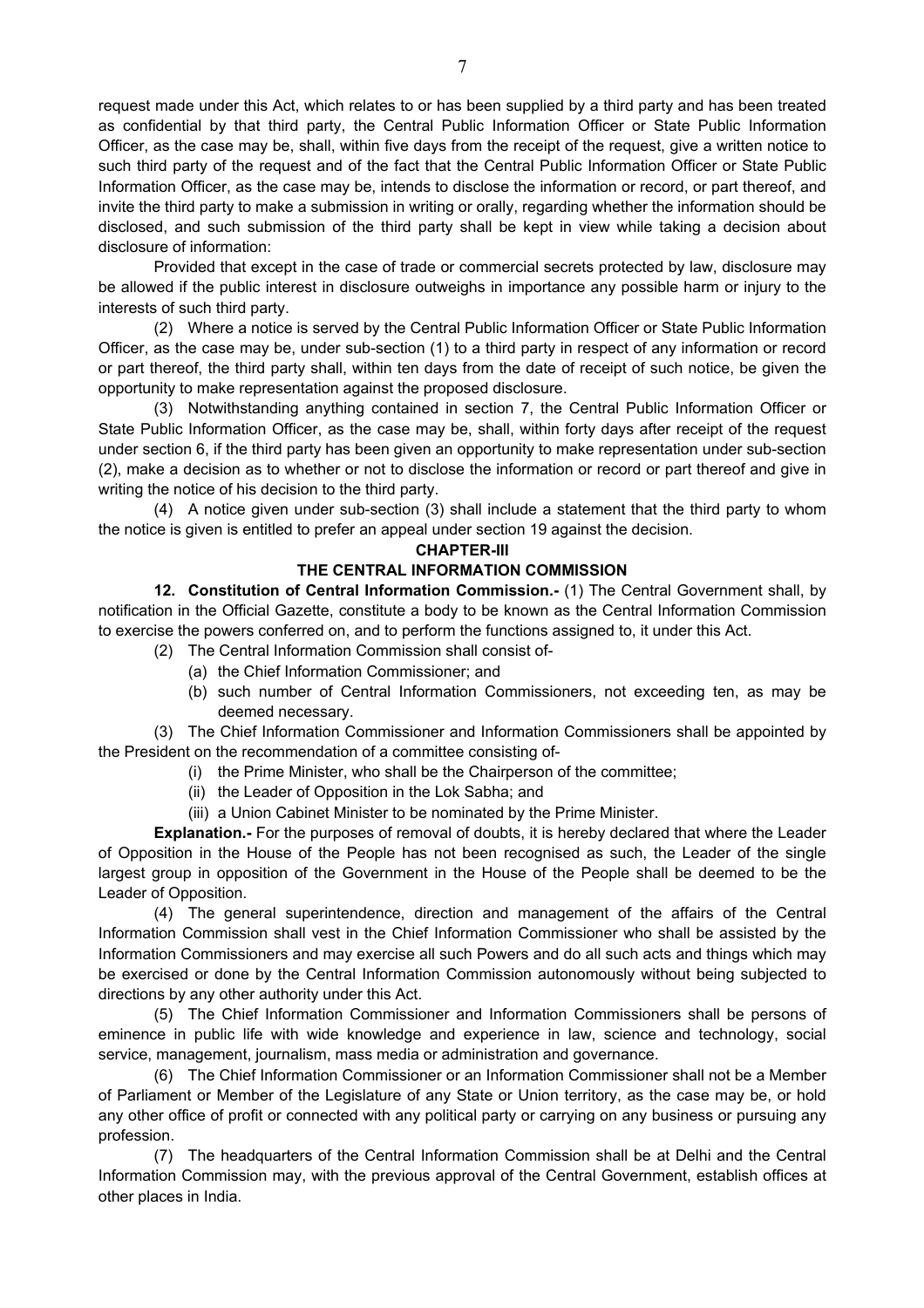**13. Term of office and conditions of service.-** (1) The Chief Information Commissioner shall hold office for a term of five years from the date on which he enters upon his office and shall not be eligible for reappointment:

Provided that no Chief Information Commissioner shall hold office as such after he has attained the age of sixty-five years.

(2) Every Information Commissioner shall hold office for a term of five years from the date on which he enters upon his office or till he attains the age of sixty-five years, whichever is earlier, and shall not be eligible for reappointment as such Information Commissioner:

Provided that every Information Commissioner shall, on vacating his office under this sub-section be eligible for appointment as the Chief Information Commissioner in the manner specified in sub-section (3) of section 12:

Provided further that where the Information Commissioner is appointed as the Chief Information Commissioner, his term of office shall not be more than five years in aggregate as the Information Commissioner and the Chief Information Commissioner.

(3) The Chief Information Commissioner or an Information Commissioner shall before he enters upon his office make and subscribe before the President or some other person appointed by him in that behalf, an oath or affirmation according to the form set out for the purpose in the First Schedule.

(4) The Chief Information Commissioner or an Information Commissioner may, at any time, by writing under his hand addressed to the President, resign from his office:

Provided that the Chief Information Commissioner or an Information Commissioner may be removed in the manner specified under section 14.

(5) The salaries and allowances payable to and other terms and conditions of service of-

- (a) the Chief Information Commissioner shall be the same as that of the Chief Election Commissioner;
- (b) an Information Commissioner shall be the same as that of an Election Commissioner:

Provided that if the Chief Information Commissioner or an Information Commissioner, at the time of his appointment is, in receipt of a pension, other than a disability or wound pension, in respect of any previous service under the Government of India or under the Government of a State, his salary in respect of the service as the Chief Information Commissioner or an Information Commissioner shall be reduced by the amount of that pension including any portion of pension which was commuted and pension equivalent of other forms of retirement benefits excluding pension equivalent of retirement gratuity:

Provided further that if the Chief Information commissioner or an Information Commissioner if, at the time of his appointment is, in receipt of retirement benefits in respect of any previous service rendered in a Corporation established by or under any Central Act or State Act or a government company owned or controlled by the Central Government or the State Government, his salary in respect of the service as the Chief Information Commissioner or an Information Commissioner shall be reduced by the amount of pension equivalent to the retirement benefits:

Provided also that the salaries, allowances and other conditions of service of the Chief Information Commissioner and the Information Commissioners shall not be varied to their disadvantage after their appointment.

(6) The Central Government shall provide the Chief Information Commissioner and the Information Commissioners with such officers and employees as may be necessary for the efficient performance of thier functions under this Act, and the salaries and allowances payable to and the terms and conditions of service of the officers and other employees appointed for the purpose of this Act shall be such as may be prescribed.

**14. Removal of Chief Information Commissioner or Information Commissioner.-** (1) Subject to the provisions of sub-section (3), the Chief Information Commissioner or any Ifnormation commissioner shall be removed from his office only by order of the President on the ground of proved misbehaviour or incapacity after the Supreme Court, on a reference made to it by the President, has, on inquiry, reported that the Chief Information commissioner or any Information Commissioner, as the case may be, ought on such ground be removed.

(2) The President may suspend from office, and if deem necessary prohibit also from attending the office during inquiry, the Chief Information Commissioner or Information Commissioner in respect of whom a reference has been made to the Supreme Court under sub-section (1) until the President has passed orders on receipt of the report of the Supreme Court on such reference.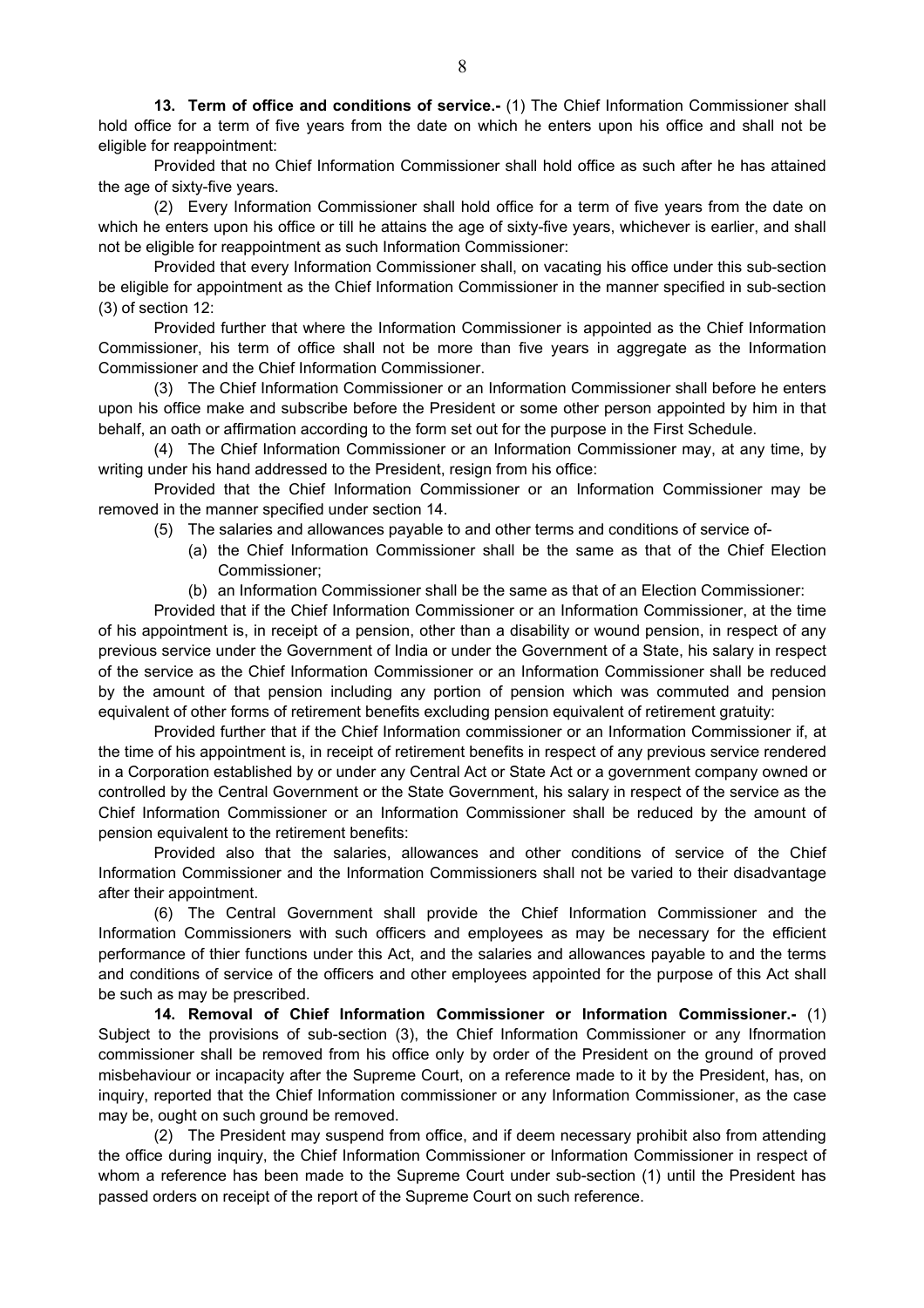(3) Notwithstanding anything contained in sub-section (1), the President may by order remove from office the Chief Information Commissioner or any Information commissioner if the Chief Information Commissioner or a Information Commissioner, as the case may be,-

- (a) is adjudged an insolvent; or
- (b) has been convicted of an offence which, in the opinion of the President, involves moral turpitude; or
- (c) engages during his term of office in any paid employment outside the duties of his office; of
- (d) is, in the opinion of the President, unfit to continue in office by reason of infirmity of mind or body; or
- (e) has acquired such financial or other interest as is likely to affect prejudicially his functions as the Chief Information Commissioner or a Information Commissioner.

(4) If the Chief Information Commissioner or a Information Commissioner in any way, concerned or interested in any contract or agreement made by or on behalf of the Government of India or participates in any way in the profit thereof or in any benefit or emolument arising therefrom otherwise than as a member and in common with the other members of an incorporated company, he shall, for the purposes of sub-section (1), be deemed to be guilty of misbehaviour.

#### **CHAPTER-IV**

#### **THE STATE INFORMATION COMMISSION**

**15. Constitution of State Information Commission.-** (1) Every State Government shall, by notification in the Official Gazette, constitute a body to be known as the.......... (name of the State) Information Commission to exercise the powers conferred on, and to perform the functions assigned to, it under this Act.

- (2) The State Information Commission shall consist of-
	- (a) the State Chief Information Commissioner, and
	- (b) such number of State Information Commissioners, not exceeding ten, as may be deemed necessary.

(3) The State Chief Information Commissioner and the State Information Commissioners shall be appointed by the Governor on the recommendation of a committee consisting of-

- (i) the Chief Minister, who shall be the Chairperson of the committee;
- (ii) the Leader of Opposition in the Legislative Assembly; and
- (iii) a Cabinet Minister to be nominated by the Chief Minister.

**Explanation.-** For the purposes of removal of doubts, it is hereby declared that where the Leader of Opposition in the Legislative Assembly has not been recognised as such, the Leader of the single largest group in opposition of the Government in the Legislative Assembly shall be deemed to be the Leader of Opposition.

(4) The general superintendence, direction and management of the affairs of the State Information Commission shall vest in the State Chief Information Commissioner who shall be assisted by the State Information Commissioners and may exercise all such powers and do all such acts and things which may be exercised or done by the State Information Commission autonomously without being subjected to directions by any other authority under this Act.

(5) The State Chief Information Commissioner and the State Information Commissioners shall be persons of eminence in public life with wide knowledge and experience in law, science and technology, social service, management, journalism, mass media or administration and governance.

(6) The State Chief Information Commissioner or a State Information Commissioner shall not be a Member of Parliament or Member of the Legislature of any State or Union territory, as the case may be, or hold any other office of profit or connected with any political party or carrying on any business or pursuing any profession.

(7) The headquarters of the State Information Commission shall be at such place in the State as the State Government may, by notification in the Official Gazette, specify and the State Information Commission may, with the previous approval of the State Government, establish offices at other places in the State.

**16. Term of office and conditions of service.-** (1) The State Chief Information Commissioner shall hold office for a term of five years from the date on which he enters upon his office and shall not be eligible for reappointment: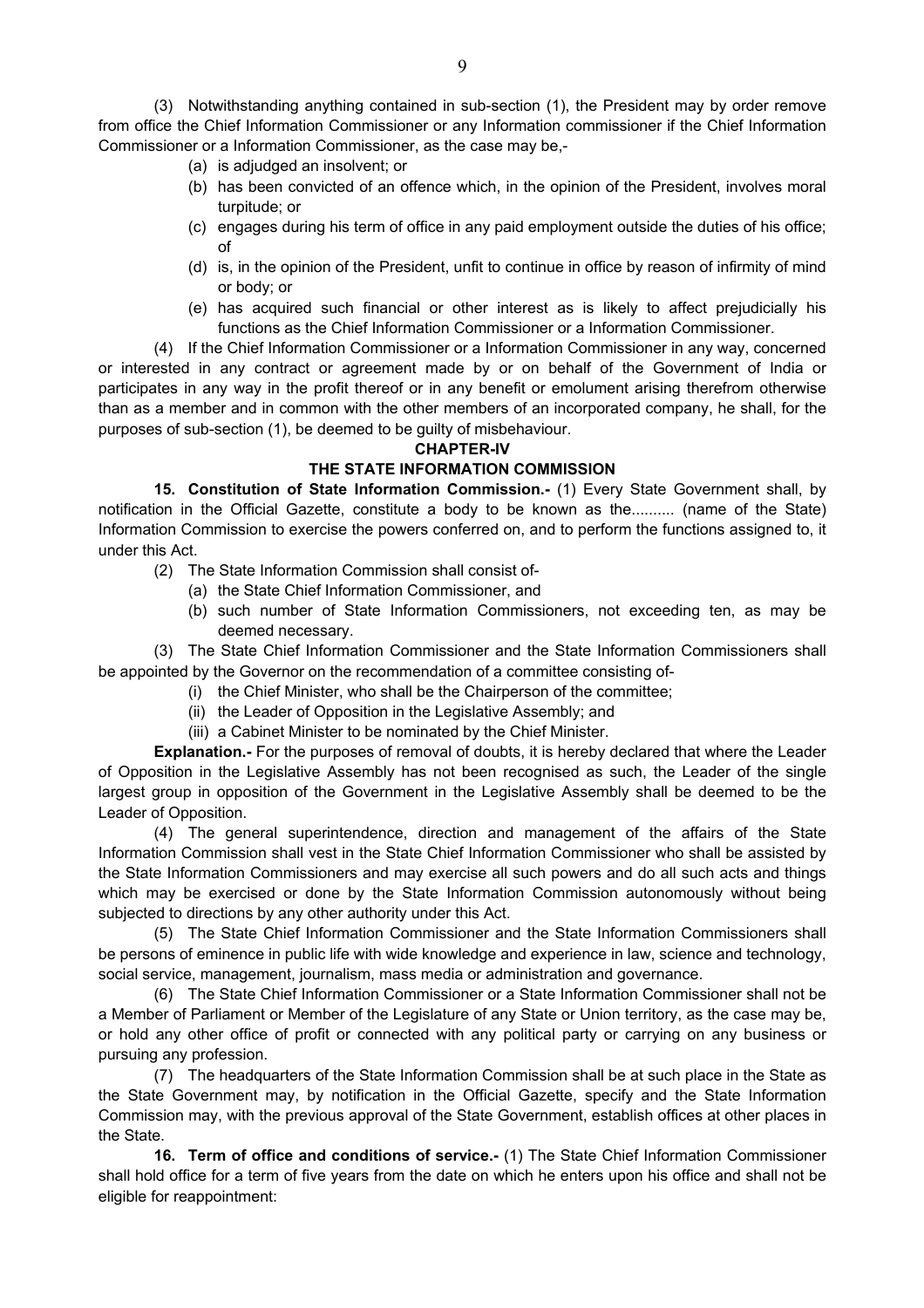Provided that no State Chief Information Commissioner shall hold office as such after he has attained the age of sixty-five years.

(2) Every State Information Commissioner shall hold office for a term of five years from the date on which he enters upon his office or till he attains the age of sixty-five years, whichever is earlier, and shall not be eligible for reappointment as such State Information Commissioner:

Provided that every State Information Commissioner shall, on vacating his office under this subsection, be eligible for appointment as the State Chief Information Commissioner in the manner specified in sub-section (3) of section 15:

Provided further that where the State Information Commissioner is appointed as the State Chief Information Commissioner, his term of office shall not be more than five years in aggregate as the State Information Commissioner and the State Chief Information Commissioner.

(3) The State Chief Information Commissioner or a State Information Commissioner, shall before he enters upon his office make and subscribe before the Governor or some other person appointed by him in that behalf, an oath or affirmation according to the form set out for the purpose in the First Schedule.

(4) The State Chief Information Commissioner or a State Information Commissioner may, at any time, by writing under his hand addressed to the Governor, resign from his office:

Provided that the State Chief Information Commissioner or a State Information Commissioner may be removed in the manner specified under section 17.

- (5) The salaries and allowances payable to and other terms and conditions of service of-
	- (a) the State Chief Information Commissioner shall be the same as that of an Election Commissioner;
	- (b) the State Information Commissioner shall be the same as that of the Chief Secretary to the State Government:

Provided that if the State Chief Information Commissioner or a State Information Commissioner, at the time of his appointment is, in receipt of a pension, other than a disability or wound pension, in respect of any previous service under the Government of India or under the Government of a State, his salary in respect of the service as the State Chief Information Commissioner or a State Information Commissioner shall be reduced by the amount of that pension including any portion of pension which was commuted and pension equivalent of other forms of retirement benefits excluding pension equivalent of retirement gratuity:

Provided further that where the State Chief Information Commissioner or a State Information Commissioner if, at the time of his appointment is, in receipt of retirement benefits in respect of any previous service rendered in a Corporation established by or under any Central Act or State Act or a Government company owned or controlled by the Central Government or the State Government, his salary in respect of the service as the State Chief Information Commissioner or the State Information Commissioner shall be reduced by the amount of pension equivalent to the retirement benefits:

Provided also that the salaries, allowances and other conditions of service of the State Chief Information Commissioner and the State Information commissioners shall not be varied to their disadvantage after their appointment.

(6) The State Government shall provide the State Chief Information Commissioner and the State Information Commissioners with such officers and employees as may be necessary for the efficient performance of their functions under this Act, and the salaries and allowances payable to and the terms and conditions of service of the officers and other employees appointed for the purpose of this Act shall be such as may be prescribed.

**17. Removal of State Chief Information Commissioner or State Information Commissioner.-** (1) Subject to the provisions of sub-section (3), the State Chief Information Commissioner or a State Information Commissioner shall be removed from his office only by order of the Governor on the ground of proved misbehaviour or incapacity after the Supreme Court, on a reference made to it by the Governor, has on inquiry, reported that the State Chief Information Commissioner or a State Information Commissioner, as the case may be, ought on such ground be removed.

(2) The Governor may suspend from office, and if deem necessary prohibit also from attending the office during inquiry, the State Chief Information Commissioner or a State Information Commissioner in respect of whom a reference has been made to the Supreme Court under sub-section (1) until the Governor has passed orders on receipt of the report of the Supreme Court on such reference.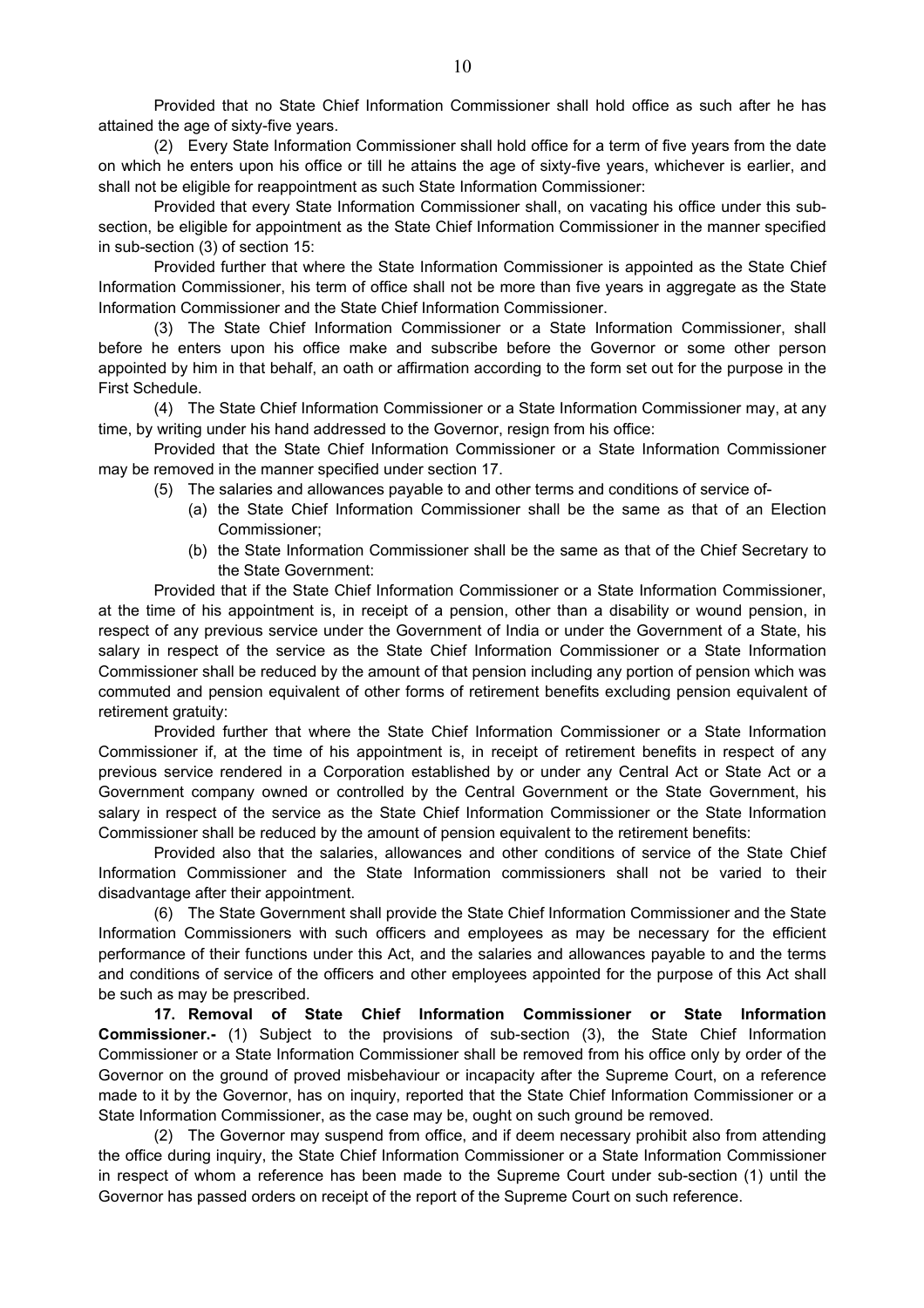(3) Notwithstanding anything contained in sub-section (1), the Governor may by order remove from office the State Chief Information commissioner or a State Information Commissioner if a State Chief Information Commissioner or a State Information Commissioner, as the case may be,-

- (a) is adjudged an insolvent; or
- (b) has been convicted of an offence which, in the opinion of the Governor, involves moral turpitude; or
- (c) engages during his term of office in any paid employment outside the duties of his office; or
- (d) is, in the opinion of the Governor, unfit to continue in office by reason of infirmity of mind or body; or
- (e) has acquired such financial or other interest as is likely to affect prejudicially his functions as the State Chief Information Commissioner or a State Information commissioner.

(4) If the State Chief Information Commissioner or a State Information Commissioner in any way, concerned or interested in any contract or agreement made by or on behalf of the Government of the State of participates in any way in the profit thereof or in any benefit or emoluments arising therefrom otherwise than as a member and in common with the other members of an incorporated company, he shall, for the purposes of sub-section (1), be deemed to be guilty of misbehaviour.

#### **CHAPTER-V**

## **POWERS AND FUNCTIONS OF THE INFORMATION COMMISSIONS, APPEAL AND PENALTIES**

**18. Powers and functions of information Commissions.-** (1) Subject to the provisions of this Act, it shall be the duty of the Central Information Commission or State Information Commission, as the case may be, to receive and inquire into a complaint from any person,-

- (a) who has been unable to submit a request to a Central Public Information Officer or State Public Information Officer, as the case may be, either by reason that no such officer has been appointed under this Act, or because the Central Assistant Public Information Officer or State Assistant Public Information Officer, as the case may be, has refused to accept his or her application for information or appeal under this Act for forwarding the same to the Central Public Information Officer or State Public Information Officer or senior officer specified in sub-section (1) of section 19 or the Central Information Commission or the State Information Commission, as the case may be;
- (b) who has been refused access to any information requested under this Act;
- (c) who has not been given a response to a request for information or access to information within the time limit specified under this Act;
- (d) who has been required to pay an amount of fee which he or she considers unreasonable;
- (e) who believes that he or she has been given incomplete, misleading or false information under this Act; and
- (f) in respect of any other matter relating to requesting or obtaining access to records under this Act.

(2) Where the Central Information commission or State Information Commission, as the case may be, is satisfied that there are reasonable grounds to inquire into the matter, it may initiate an inquiry in respect thereof.

(3) The Central Information Commission or State Information commission, as the case may be, shall, while inquiring into any matter under this section, have the same powers as are vested in a civil court while trying a suit under the Code of Civil Procedure, 1908, (5 of 1908) in respect of the following matters, namely:-

- (a) summoning and enforcing the attendance of persons and compel them to give oral or written evidence on oath and to produce the documents or things;
- (b) requiring the discovery and inspection of documents;
- (c) receiving evidence on affidavit;
- (d) requisitioning any public record or copies thereof from any court or office;
- (e) issuing summons for examination of witnesses or documents; and
- (f) any other matter which may be prescribed.

 (4) Notwithstanding anything inconsistent contained in any other Act of Parliament or State Legislature, as the case may be, the Central Information Commission or the State Information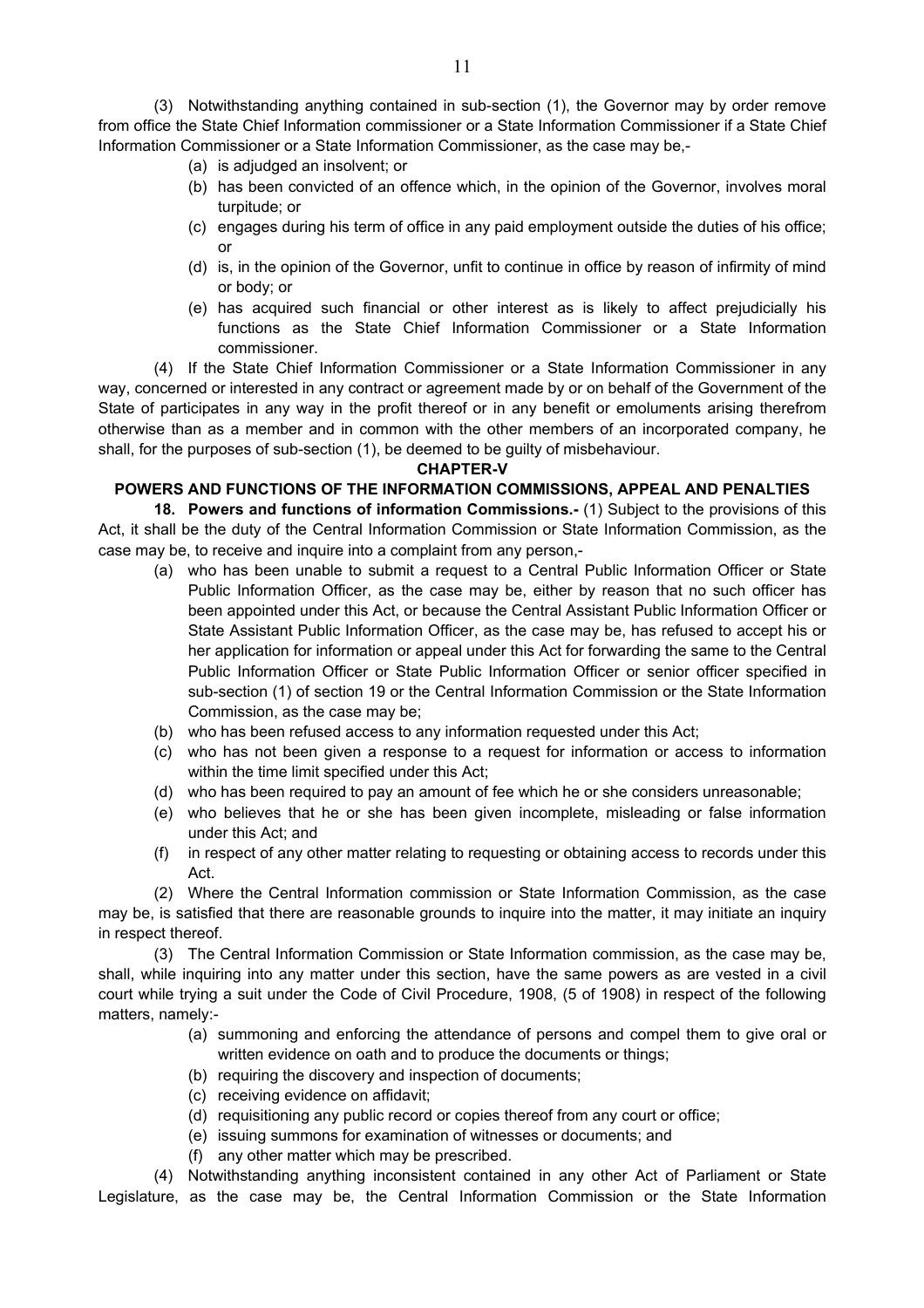Commission, as the case may be, may, during the inquiry of any complaint under this Act, examine any record to which this Act applies which is under the control of the public authority, and no such record may be withheld from it on any grounds.

**19. Appeal.-** (1) Any person who, does not receive a decision within the time specified in subsection (1) or clause (a) of sub-section (3) of section 7, or is aggrieved by a decision of the Central Public Information Officer or State Public Information Officer, as the case may be, may within thirty days from the expiry of such period or from the receipt of such a decision prefer an appeal to such officer who is senior in rank to the Central Public Information Officer or State Public Information Officer as the case may be, in each public authority:

Provided that such officer may admit the appeal after the expiry of the period of thirty days if he or she is satisfied that the appellant was prevented by sufficient cause from filing the appeal in time.

(2) Where an appeal is preferred against an order made by a Central Public Information Officer or a State Public Information Officer, as the case may be, under section 11 to disclose third party information, the appeal by the concerned third party shall be made within thirty days from the date of the order.

(3) A second appeal against the decision under sub-section (1) shall lie within ninety days from the date on which the decision should have been made or was actually received, with the Central Information Commission or the State Information Commission:

Provided that the Central Information Commission or the State Information Commission, as the case may be, may admit the appeal after the expiry of the period of ninety days if it is satisfied that the appellant was prevented by sufficient cause from filing the appeal in time.

(4) If the decision of the Central Public Information Officer or State Public Information Officer, as the case may be, against which an appeal is preferred relates to information of a third party, the Central Information Commission or State Information Commission, as the case may be, shall give a reasonable opportunity of being heard to that third party.

(5) In any appeal proceedings, the onus to prove that a denial of a request was justified shall be on the Central Public Information Officer or State Public Information Officer, as the case may be, who denied the request.

(6) An appeal under sub-section (1) or sub-section (2) shall be disposed of within thirty days of the receipt of the appeal or within such extended period not exceeding a total of forty-five days from the date of filing thereof, as the case may be, for reasons to be recorded in writing.

(7) The decision of the Central Information Commission or State Information Commission, as the case may be, shall be binding.

(8) In its decision, the Central Information Commission or State Information Commission, as the case may be, has the power to-

- (a) require the public authority to take any such steps as may be necessary to secure compliance with the provisions of this Act, including-
	- (i) by providing access to information, if so requested, in a particular form;
	- (ii) by appointing a Central Public Information Officer or State Public Information Officer, as the case may be;
	- (iii) by publishing certain information or categories of information;
	- (iv) by making necessary changes to its practices in relation to the maintenance, management and destruction of records;
	- (v) by enhancing the provision of training on the right to information for its officials;
	- (vi) by providing it with an annual report in compliance with clause (b) of sub-section (1) of section 4;
- (b) require the public authority to compensate the complainant for any loss or other detriment suffered;
- (c) impose any of the penalties provided under this Act;
- (d) reject the application.

(9) The Central Information Commission or State Information Commission, as the case may be, shall give notice of its decision, including any right of appeal, to the complainant and the public authority.

(10) The Central Information Commission or State Information commission, as the case may be, shall decide the appeal in accordance with such procedure as may be prescribed.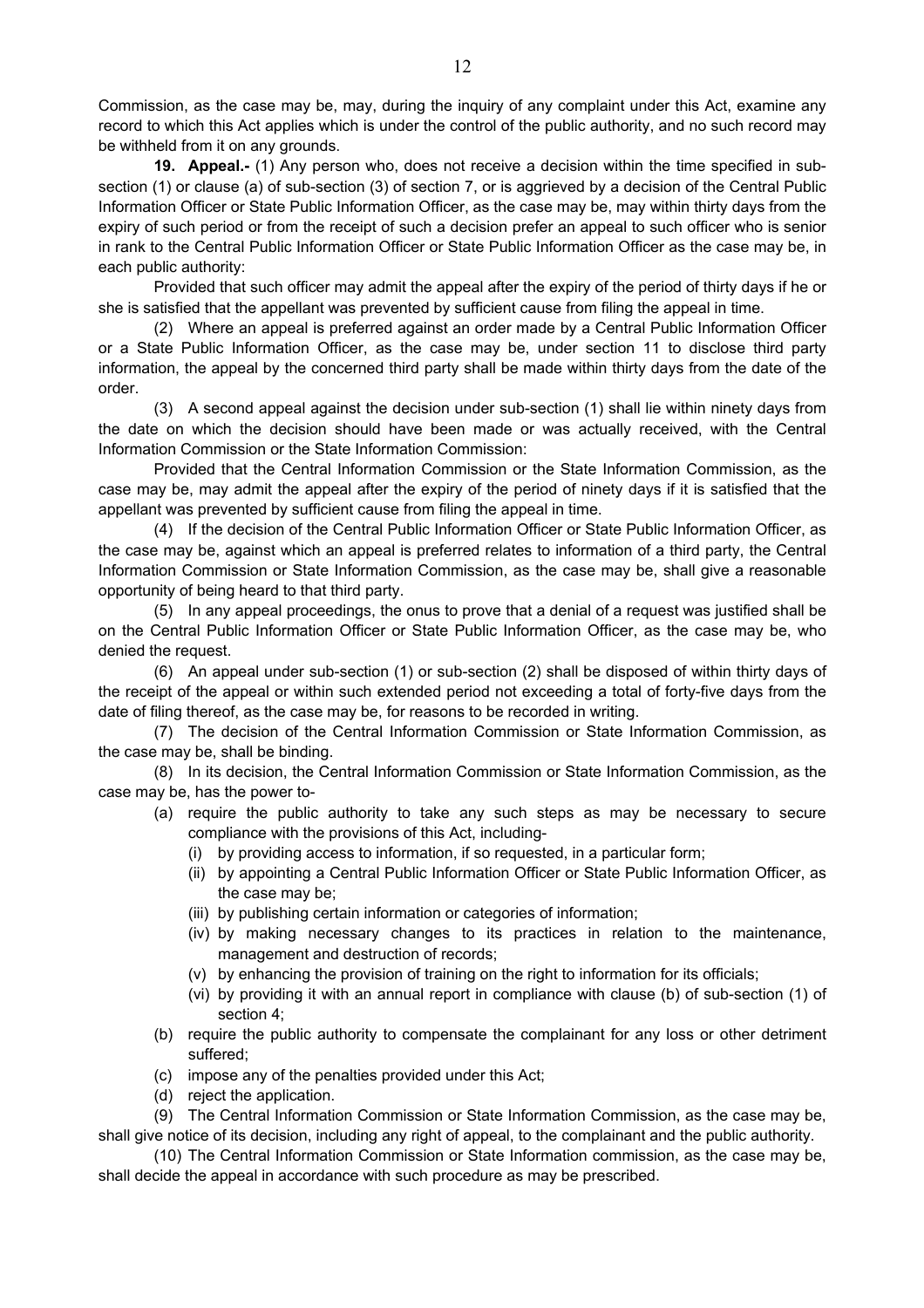**20. Penalties.-** (1) Where the Central Information Commission or the State Information Commission, as the case may be, at the time of deciding any complaint or appeal is of the opinion that the Central Public Information Officer or the State Public Information Officer, as the case may be, has, without any reasonable cause, refused to receive an application for information or has not furnished information within the time specified under sub-section (1) of section 7 or malafidely denied the request for information or knowingly given incorrect, incomplete or misleading information or destroyed information which was the subject of the request or obstructed in any manner in furnishing the information, it shall impose a penalty of two hundred and fifty rupees each day till application is received or information is furnished, so however, the total amount of such penalty shall not exceed twenty-five thousand rupees:

Provided that the Central Public Information Officer or the State Public Information Officer, as the case may be, shall be given a reasonable opportunity of being heard before any penalty is imposed on him:

Provided further that the burden of proving that he acted reasonably and diligently shall be on the Central Public Information Officer or the State Public Information Officer, as the case may be.

(2) Where the Central Information Commission or the State Information Commission, as the case may be, at the time of deciding any complaint or appeal is of the opinion that the Central Public Information Officer or the State Public Information Officer, as the case may be, has, without any reasonable cause and persistently, failed to receive an application for information or has not furnished information within the time specified under sub-section (1) of section 7 or malafidely denied the request for information or knowingly given incorrect, incomplete or misleading information or destroyed information which was the subject of the request or obstructed in any manner in furnishing the information, it shall recommend for disciplinary action against the Central Public Information Officer or the State Public Information Officer, as the case may be, under the service rules applicable to him.

#### **CHAPTER-VI MISCELLANEOUS**

**21. Protection of action taken in good faith.-** No suit, prosecution or other legal proceeding shall lie against any person for anything which is in good faith done or intended to be done under this Act or any rule made thereunder.

**22. Act to have overriding effect.-** The provisions of this Act shall have effect notwithstanding anything inconsistent therewith contained in the Official Secrets Act, 1923, (19 of 1923) and any other law for the time being in force or in any instrument having effect by virtue of any law other than this Act.

**23. Bar of Jurisdiction of courts.-** No court shall entertain any suit, application or other proceeding in respect of any order made under this Act and no such order shall be called in question otherwise than by way of an appeal under this Act.

**24. Act not to apply to certain organisations.-** (1) Nothing contained in this Act shall apply to the intelligence and security organisations specified in the Second Schedule, being organisations established by the Central Government or any information furnished by such organisations to that Government:

Provided that the information pertaining to the allegations of corruption and human rights violations shall not be excluded under this sub-section:

Provided further that in the case of information sought for is in respect of allegations of violation of human rights, the information shall only be provided after the approval of the Central Information Commission, and notwithstanding anything contained in section 7, such information shall be provided within forty-five days from the date of the receipt of request.

(2) The Central Government may, by notification in the Official Gazette, amend the Schedule by including therein any other intelligence or security organisation established by that Government or omitting therefrom any organisation already specified therein and on the publication of such notification, such organisation shall be deemed to be included in or, as the case may be, omitted from the Schedule.

(3) Every notification issued under sub-section (2) shall be laid before each House of Parliament.

(4) Nothing contained in this Act shall apply to such intelligence and security organisation being organisations established by the State Government, as that Government may, from time to time, by notification in the Official Gazette, specify:

Provided that the information pertaining to the allegations of corruption and human rights violations shall not be excluded under this sub-section: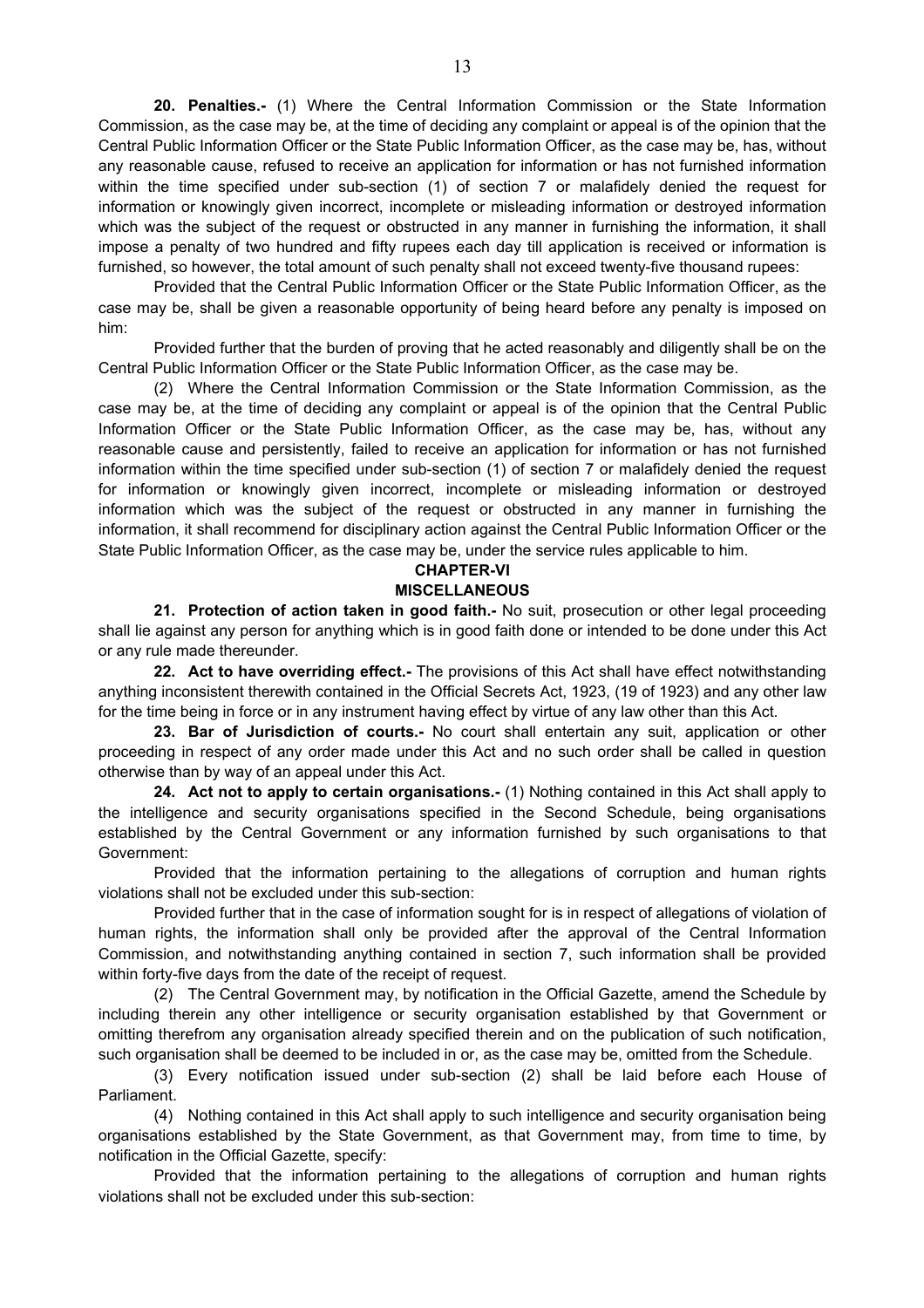Provided further that in the case of information sought for is in respect of allegations of violation of human rights, the information shall only be provided after the approval of the State Information Commission and, notwithstanding anything contained in section 7, such information shall be provided within forty-five days from the date of the receipt of request.

(5) Every notification issued under sub-section (4) shall be laid before the State Legislature.

**25. Monitoring and reporting.-** (1) The Central Information Commission or State Information Commission, as the case may be, shall, as soon as practicable after the end of each year, prepare a report on the implementation of the provisions of this Act during that year and forward a copy thereof to the appropriate Government.

(2) Each Ministry of Department shall, in relation to the public authorities within their jurisdiction, collect and provide such information to the Central Information Commission or State Information commission, as the case may be, as is required to prepare the report under this section and comply with the requirements concerning the furnishing of that information and keeping of records for the purposes of this section.

- (3) Each report shall state in respect of the year to which the report relates,-
	- (a) the number of requests made to each public authority;
	- (b) the number of decisions where applicants were not entitled to access to the documents pursuant to the requests, the provisions of this Act under which these decisions were made and the number of times such provisions were invoked;
	- (c) the number of appeals referred to the Central Information Commission or State Information Commission, as the case may be, for review, the nature of the appeals and the outcome of the appeals;
	- (d) particulars of any disciplinary action taken against any officer in respect of the administration of this Act.
	- (e) the amount of charges collected by each public authority under this Act;
	- (f) any facts which indicate an effort by the public authorities to administer and implement the spirit and intention of this Act;
	- (g) recommendations for reform, including recommendations in respect of the particular public authorities, for the development, improvement, modernisation, reform or amendment to this Act or other legislation or common law or any other matter relevant for operationalising the right to access information.

(4) The Central Government or the State Government, as the case may be, may, as soon as practicable after the end of each year, cause a copy of the report of the Central Information Commission or the State Information Commission, as the case may be, referred to in sub-section (1) to be laid before each House of Parliament or, as the case may be, before each House of the State Legislature, where there are two Houses, and where there is one House of the State Legislature before that House.

(5) If it appears to the Central Information Commission or State Information Commission, as the case may be, that the practice of a public authority in relation to the exercise of its functions under this Act does not conform with the provisions or spirit of this Act, it may give to the authority a recommendation specifying the steps which ought in its opinion to be taken for promoting such conformity.

**26. Appropriate Government to prepare programmes.-** The appropriate Government may, to the extent of availability of financial and other resources,-

- (a) develop and organise educational programmes to advance the understanding of the public, in particular of disadvantaged communities as to how to exercise the rights contemplated under this Act;
- (b) encourage public authorities to participate in the development and organisation of programmes referred to in clause (a) and to undertake such programmes themselves;
- (c) promote timely and effective dissemination of accurate information by public authorities about their activities; and
- (d) train Central Public Information Officers or State Public Information Officers, as the case may be, of public authorities and produce relevant training materials for use by the public authorities themselves.

(2) The appropriate Government shall, within eighteen months from the commencement of this Act, compile in it official language a guide containing such information, in an easily comprehensible form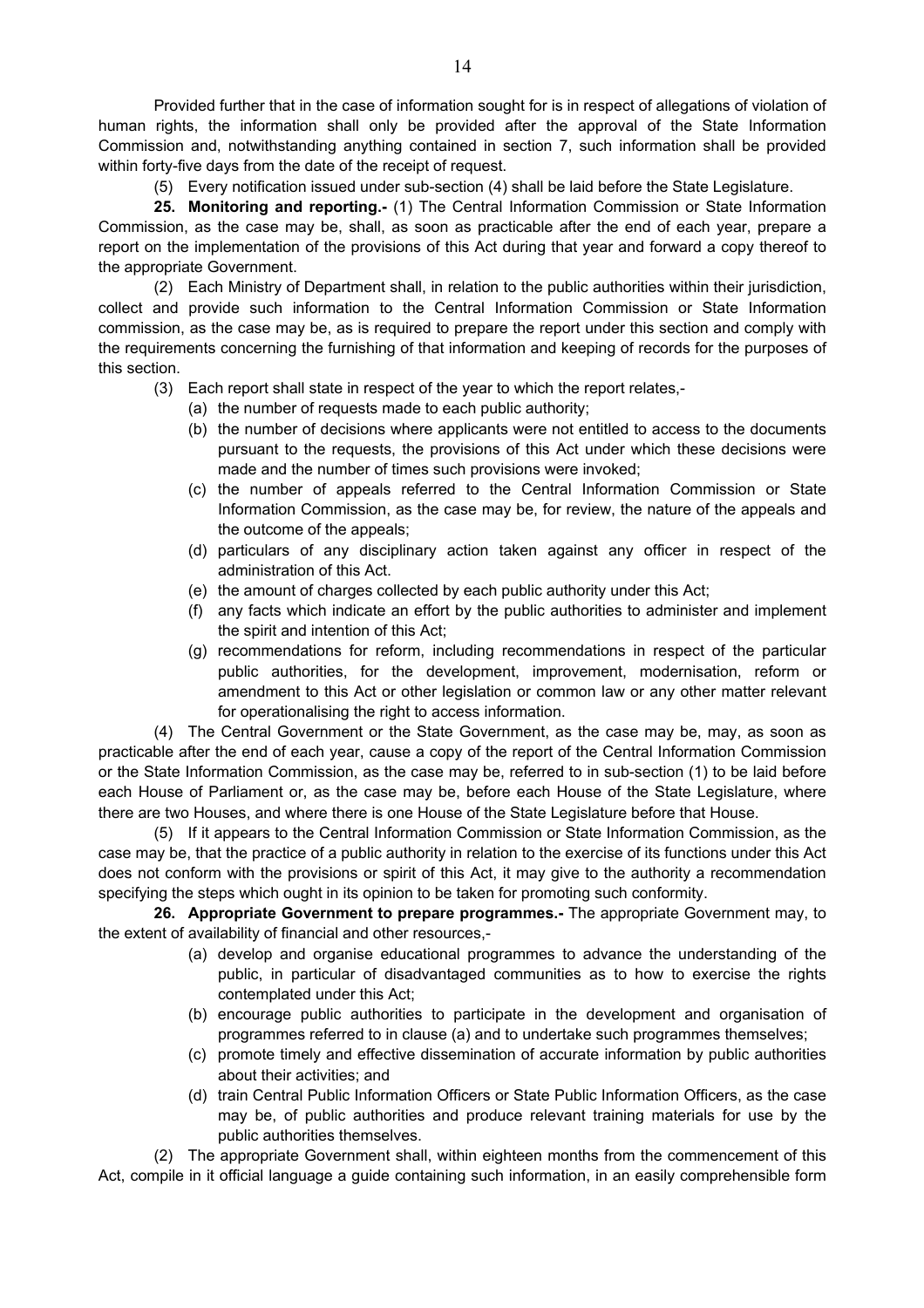and manner, as may reasonably be required by a person who wishes to exercise any right specified in this Act.

(3) The appropriate Government shall, if necessary, update and publish the guidelines referred to in sub-section (2) at regular intervals which shall, in particular and without prejudice to the generality of sub-section (2), include-

- (a) the objects of this Act;
- (b) the postal and street address, the phone and fax number and, if available, electronic mail address of the Central Public Information Officer or State Public Information Officer, as the case may be, of every public authority appointed under sub-section (1) of section 5;
- (c) the manner and the form in which request for access to an information shall be made to a Central Public Information Officer or State Public Information Officer, as the case may be;
- (d) the assistance available from and the duties of the Central Public Information Officer or State Public Information Officer, as the case may be, of a public authority under this Act;
- (e) the assistance available from the Central Information Commission or State Information Commission, as the case may be;
- (f) all remedies in law available regarding an act or failure to act in respect of a right or duty conferred or imposed by this Act including the manner of filing an appeal to the Commission;
- (g) the provisions providing for the voluntary disclosure of categories of records in accordance with section 4;
- (h) the notices regarding fees to be paid in relation to requests for access to an information; and
- (i) any additional regulations or circulars made or issued in relation to obtaining access to an information in accordance with this Act.

(4) The appropriate Government must, if necessary, update and publish the guidelines at regular intervals.

**27. Power to make rules by appropriate Government.-** (1) The appropriate Government may, by notification in the Official Gazette, make rules to carry out the provisions of this Act.

(2) In particular, and without prejudice to the generality of the foregoing power, such rules may provide for all or any of the following matters, namely:-

- (a) the cost of the medium or print cost price of the materials to be disseminated under subsection (4) of section 4;
- (b) the fee payable under sub-section (1) of section 6;
- (c) the fee payable under sub-section (1) and (5) of section 7;
- (d) the salaries and allowances payable to and the terms and conditions of service of the officers and other employees under sub-section (6) of section 13 and sub-section (6) of section 16;
- (e) the procedure to be adopted by the Central Information Commission or State Information Commission, as the case may be, in deciding the appeals under sub-section (10) of section 19; and
- (f) any other matter which is required to be, or may be, prescribed.

**28. Power to make rules by competent authority.-** (1) The competent authority may, by notification in the Official Gazette, make rules to carry out the provisions of this Act.

(2) In particular, and without prejudice to the generality of the foregoing power, such rules may provide for all or any of the following matters, namely:-

- (i) the cost of the medium or print cost price of the materials to be disseminated under subsection (4) of section 4;
- (ii) the fee payable under sub-section  $(1)$  of section 6;
- (iii) the fee payable under sub-section (1) of section 7; and
- (iv) any other matter which is required to be, or may be, prescribed.

**29. Laying of rules.-** (1) Every rule made by the Central Government under this Act shall be laid, as soon as may be after it is made, before each House of Parliament, while it is in session, for a total period of thirty days which may be comprised in one session or in two or more successive sessions, and if, before the expiry of the session immediately following the session or the successive sessions aforesaid, both Houses agree in making any modification in the rule or both Houses agree that the rule should not be made, the rule shall thereafter have effect only in such modified form or be of no effect, as